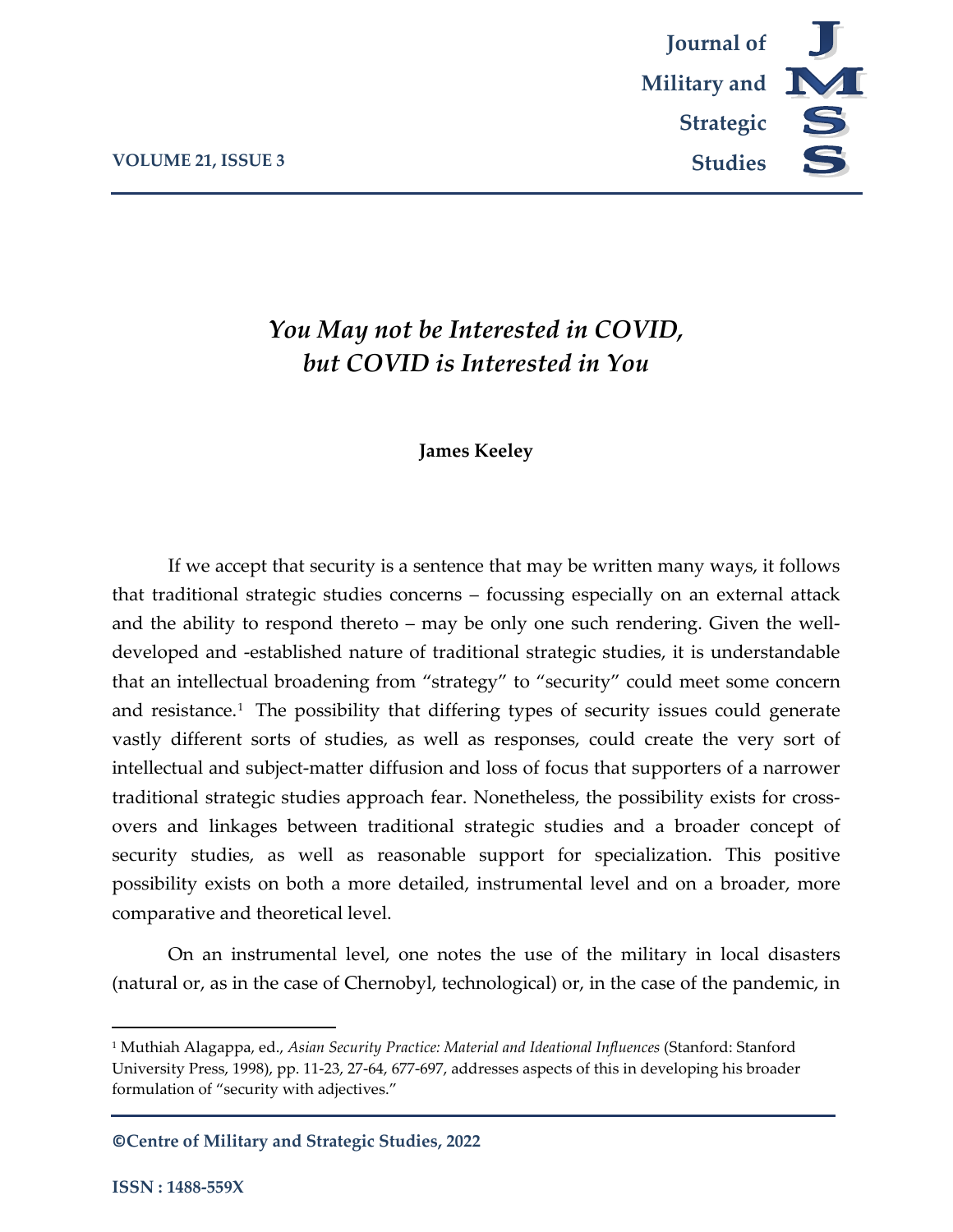the form of medical assistance. It is also clear that military authorities are giving attention to the security consequences of climate change as both a threat in its political consequences and to military capabilities (e.g., the effects of rising sea levels on ports and naval bases). The use of state instruments – whether troops or state vessels – to handle issues of migration is also apparent. The security challenges posed by cybercrime and cyberwar are also notable.

More broadly, war may be different from the other horsemen of the Apocalypse, but there may also be at least some heuristic similarities in the challenges posed and the record of responses that are worthy of consideration. McAuley raises this question in his use of a broad security-oriented framework to discuss the COVID-19 pandemic in Alberta. While, as he notes, "A copy of *On War* would not have been expected to serve as a manual of action for pandemic response," it is possible that some elements of Clausewitz, or other traditional strategic thinkers, judiciously employed, could be at least one point of origin for fruitful thinking. After all, there may be at least some common elements between the preparation for war and its undertaking and the handling of other great sociopolitical challenges and enterprises. Not all the problems faced by the military are exclusive simply to the military even if they may sometimes take on a certain specific military character. Responding effectively to *any* security challenge requires the use of appropriate and *fit-for-purpose* institutions and agencies as instruments of policy, and reasonably clear and well-considered policy objectives and strategies. In many cases, it will also require substantial public support, rather than indifference or opposition. That issues of resistance to and distrust of policy responses to the pandemic are of significant concern, and are part of a larger sense of distrust in specific institutions or in government as such, merely underlines this. Concerns about social cohesion, trust in authorities, and national *will* are not relevant just to military undertakings. Thus, it is notable that McAuley's focus is on a "whole-of-society" problematic, on institutional preparedness and responses to challenges, and on problems in decision-making and social-political responses.[2](#page-1-0)

<span id="page-1-0"></span><sup>&</sup>lt;sup>2</sup> One is tempted to point to the supposed Clausewitzian trinity of "people, army, government" as one specific example of this broader set. Villacres and Basford note this version of the trinity, and how it differs from the initial Clausewitzian version. However, they do not challenge its– at least limited – utility. Their objection is more directed at attempts to use the revised trinity to claim the obsolescence of Clausewitz. Edward J. Villacres and Christopher Bassford, "Reclaiming the Clausewitzian Trinity,"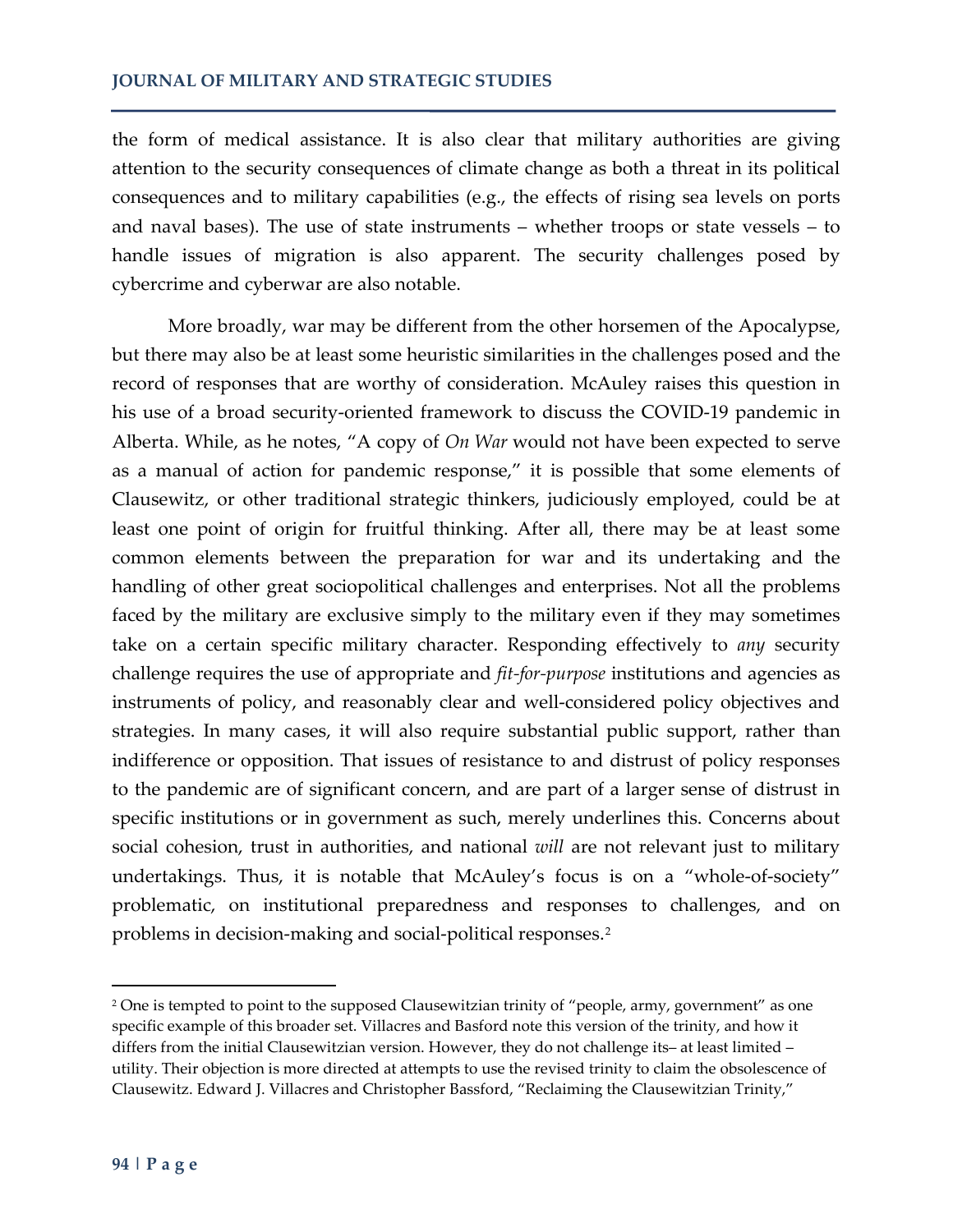## **The Security Challenge**

The Public Health Agency of Canada (PHAC) has articulated the broad policy goal in the case of a pandemic as minimizing serious illness and death while also minimizing social disruption.[3](#page-2-0) At the same time, it acknowledged that

An optimal pandemic response is one that is rapid, decisive, adaptable and coordinated. Decision-making during a pandemic is complex and reflects an environment where knowledge is constantly changing, there is often a lack of or unclear research and evidence, data may not be standardized, and decisions need to reflect multiple needs. Within the Canadian context, the division of responsibilities between the federal, provincial/territorial and municipal levels of government, each with their own ability to make independent decisions, presents an added layer of complexity.[4](#page-2-1)

A brief survey of both the KPMG report on the response of the Alberta government to the first wave and the 2020 and 2021 PHAC Annual Reports quickly establishes both the problem of understanding and the problem of management.<sup>[5](#page-2-2)</sup> The characteristics of the situation include the following, which themselves vary over time and from one location (within and across jurisdictions – federal, provincial, and municipal) and one demographic and sub-population to another:

- 1. A virus with specific characteristics affecting its virulence, its effects, and its susceptibility to treatment, and as well to subject to change as it mutates.
- 2. Changing reliable knowledge about the virus and its effects, and about treatment and preventive measures.

*Parameters*, Autumn 1995, pp. 9-19. It should be clear here that I am appealing to the supposed trinity of people, state, army for its heuristic, not its scriptural, properties. If anything, this suggests the potential relevance of Clausewitz as inspiration, one possible starting-point, for broader thinking.

<span id="page-2-0"></span><sup>3</sup> Public Health Agency of Canada, *From Risk to Resilience: An Equity Approach to COVID-19. The Chief Public Health Officer of Canada's Report of the State of Public Health in Canada 2020*, p. 13 (hereinafter cited as PHAC 2020).

<span id="page-2-1"></span><sup>4</sup> Ibid.

<span id="page-2-2"></span><sup>5</sup> KPMG, *Review of Alberta's Covid-19 Pandemic Response: March 1 to October 12, 2020: Final Report to the Government of Alberta, January 2021.* At [http://health-alberta-covid-19-pandemic-response-review-final](http://health-alberta-covid-19-pandemic-response-review-final-report.pdf/)[report.pdf](http://health-alberta-covid-19-pandemic-response-review-final-report.pdf/) (hereinafter cited as KPMG), PHAC Annual Report 2020. Public Health Agency of Canada, *A Vision to Transform Canada's Public Health System: The Chief Public Health Officer of Canada's Report on the State of Public Health in Canada 2021* (hereinafter cited as PHAC 2021).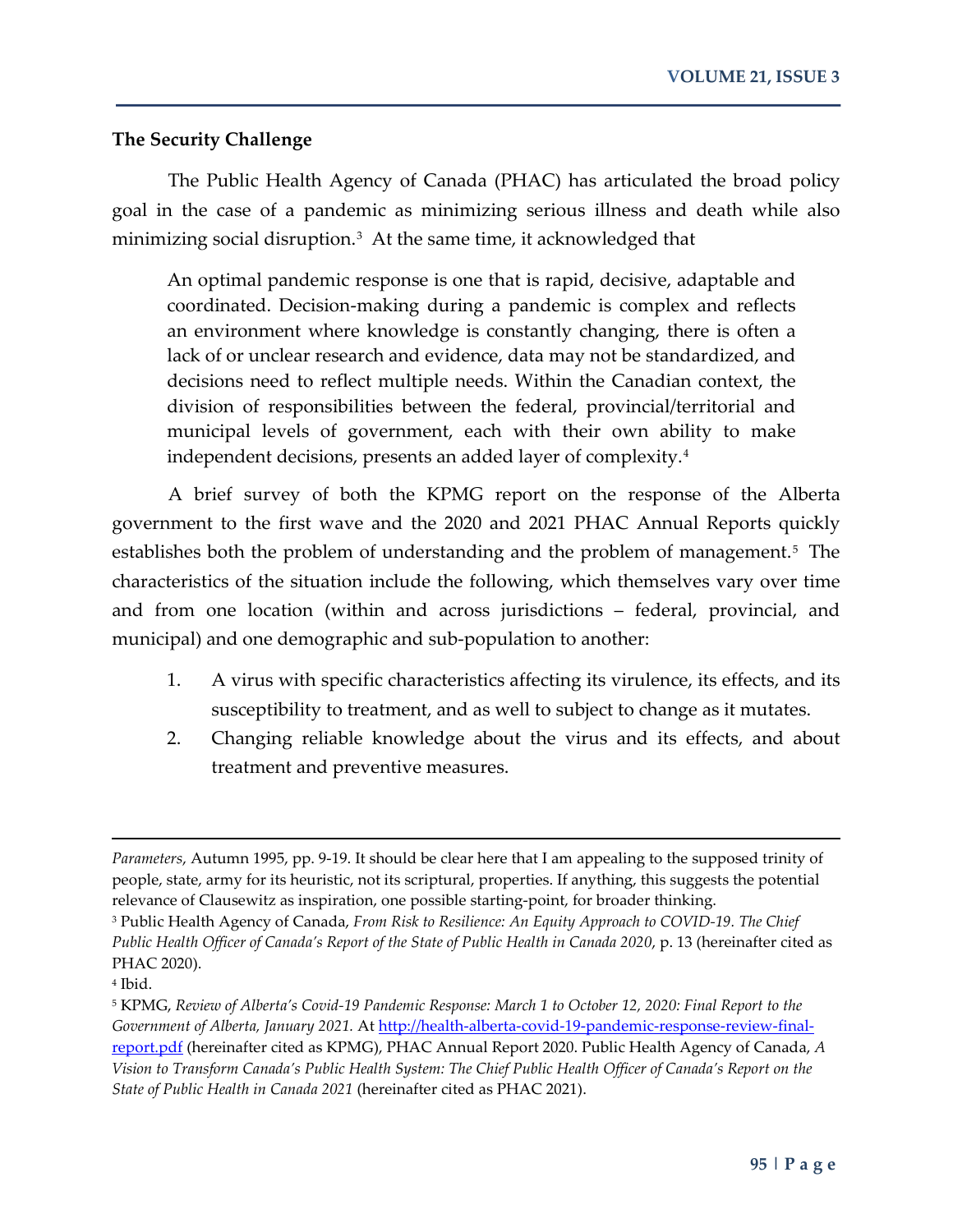- 3. A changing repertoire of available responses, varying with changing reliable knowledge and with availability and access to treatments and preventive measures.
- 4. Differing locations and populations, such that the effects of the virus are felt differently over time and across locations and sub-populations, and varying with their specific circumstances and access to healthcare.<sup>[6](#page-3-0)</sup>
- 5. The changing capacity of healthcare systems in the face of the pressures of the pandemic.
- 6. Variations among jurisdictions (federal, provincial and municipal) in the effects of the pandemic, the legal and health responses available to them, the resources available relative to the challenges they faced, and their decisions.
- 7. The socio-political context of the response by authorities and the reaction by populations.

The twin public health objectives – minimizing serious illness and death while also minimizing social disruption – present a difficult problem of finding an optimal (or, more likely, merely satisficing) solution<sup>[7](#page-3-1)</sup> in a dynamic, multi-dimensional space of the virus's characteristics, shifting bases of knowledge and resources, and costs (social, economic, political and health). Initially, the elderly residing in long-term care facilities were particularly vulnerable but, as this sub-population became better protected, the virus shifted increasingly to other groups characterized by differing age and socioeconomic conditions. The spread of the virus affected different areas and populations differently at any one time, even if there was an overall consistency in the pattern that would eventually emerge. For example, if the virus appeared initially in major urban centres, especially those that served as major travel hubs (both domestic and international), it would then spread to smaller towns and cities, and into rural areas. How specific groups and locations experience the pandemic might thus vary substantially at any one time, affecting responses to both the pandemic and to measures taken to counter it.

<span id="page-3-0"></span><sup>6</sup> See, e.g., PHAC 2020, p. 20.

<span id="page-3-1"></span><sup>7</sup> PHAC 2021, p. 13: "It was difficult to mitigate the social, psychological, and economic consequences of public health measures, while also reducing transmission by limiting community-wide contact rates."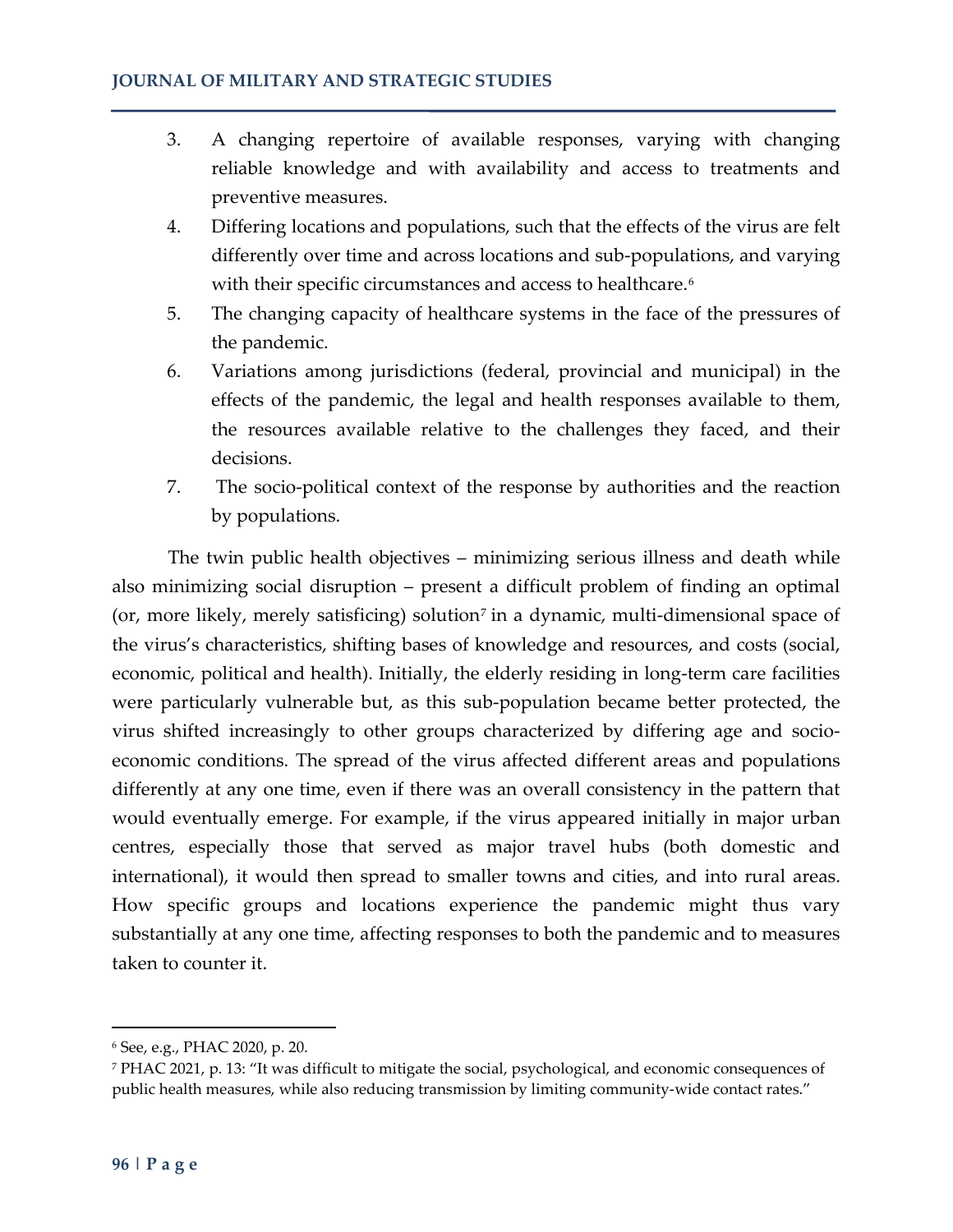#### **Challenge and Response: The Institutional Level**

Razumenko notes the institutional response of Canadian authorities to the Great Influenza – the development of authorities, advisory bodies, protocols and procedures, and so on. PHAC 2021 provides a broad timeline of developments in Canadian public health from pre-colonial times to the present,<sup>[8](#page-4-0)</sup> while PHAC 2020 provides a timeline of public health responses between 1 January 2020 and 17 June. [9](#page-4-1) The KPMG report provides a timeline of the pandemic and responses in Alberta up to 12 October 2020; [10](#page-4-2) it may be compared to and extended by reference to Bratt's Appendix.

Public health agencies at both the federal and the provincial level would be drawn upon in response to the pandemic, but they would not be the only actors involved. In Alberta, the Chief Medical Officer of Health is a standing position; Alberta Health Services and the Health Ministry similarly would already exist; other emergency preparedness agencies would also be already-existing or were created specifically in response to the first wave. Cabinet committees would be created or existing committees drawn upon similarly.[11](#page-4-3) The public health agencies, one would assume, would have an institutional advantage in responding to the pandemic, given the nature of their knowledge bases (including epidemiology, data and modeling), authorities, and experiences: both the KPMG report and the PHAC 2020 report note that plans and prior experience stemming from the earlier SARS and the H1N1 episodes existed.<sup>[12](#page-4-4)</sup> However, both also note that this prior experience and planning had limitations with respect to the COVID-19 epidemic. Noted the KPMG report, "Simply put, no jurisdiction's existing planning or preparedness could have been "fit for purpose" to respond to the COVID-19 crisis."[13](#page-4-5)

The federal response would be further complicated by a number of factors, including:

<span id="page-4-0"></span><sup>8</sup> PHAC 2021, p. 44.

<span id="page-4-1"></span><sup>9</sup> PHAC 2020, pp. 61-62.

<span id="page-4-2"></span><sup>10</sup> KPMG, pp. 19-21.

<span id="page-4-3"></span><sup>11</sup> Ibid., pp. 16-17, 99-100. KPMG, pp. 78-79, notes that policy-making shifted to more informal structures with respect to the economic consequences of measures: "Previous structures and protocols had not anticipated a crisis of such magnitude and the pace at which decisions would need to be made; as a result, more informal structures were adopted."

<span id="page-4-4"></span><sup>12</sup> KPMG, p. 3; PHAC 2020, p. 13.

<span id="page-4-5"></span><sup>13</sup> KPMG, p. 3.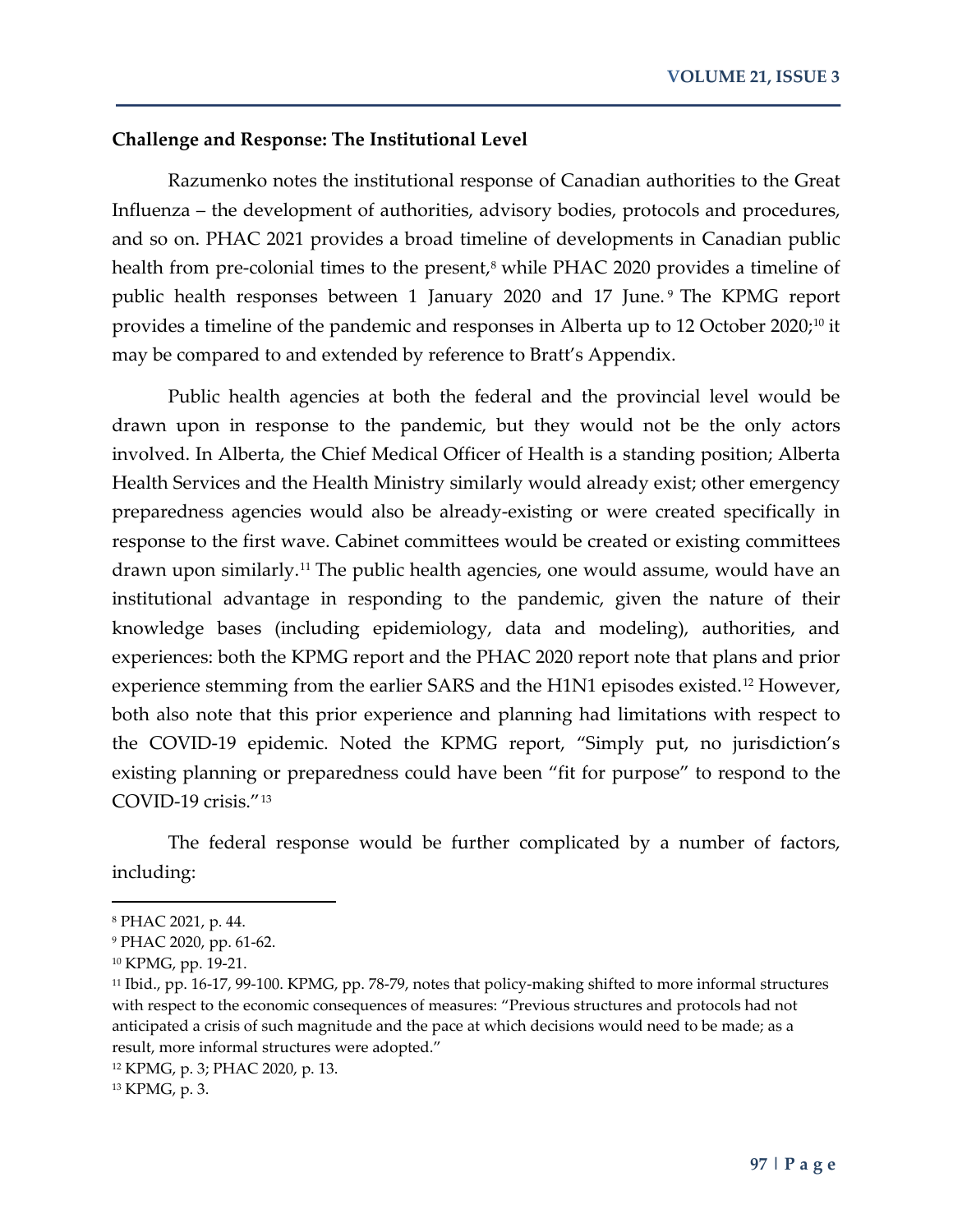- 1. The assignment of health to provincial jurisdiction under the Canadian constitution, providing a basis for varying provincial responses;
- 2. The variation in the pandemic situation both over time and from place to place, thus leading to varying responses by local authorities;
- 3. Data gaps and standardization problems. PHAC 2020 noted that "Obtaining consistent, timely, and complete national COVID-19 case data was difficult, given that provincial and territorial jurisdictions do not always collect or report information in the same way."[14](#page-5-0)

In contrast, the KPMG report noted the advantage of the dominant position of Alberta's single health authority in terms of data, consistency of standards and regulations for the continuing care challenge and in other management situations, standardized messaging, etc.[15](#page-5-1) However, although it does not specifically address the response of the municipal level, the report also notes some problems in the provincialmunicipal interface.[16](#page-5-2)

Other actors in the province's disaster and emergency management apparatus, oriented to different sorts of challenges would have to re-orient their thinking and approach. The KPMG report notes that

In recent decades, most emergencies that Alberta has responded to have been natural disasters including floods and fires. A natural disaster is often a specific occurrence in a localized region, and may impact specific sectors and geographically contained portions of the population. Pandemic emergences differ substantially from natural disasters, in that their geographical spread is much broader, and the duration of the event and required response are much longer.[17](#page-5-3)

McAuley notes that "mainstream critical infrastructure" protection plans were, as one might expect, focussed on disruptions in "communications and transportation, critical nodes" in a network, rather than on wholesale disruptions of the linkages as such. Critical infrastructure responses were successful, he argues, in particular sectors, but in general no one seems to have been prepared in advance for the broad social

<span id="page-5-0"></span><sup>14</sup> PHAC 2021, pp. 33, 82. See also PHAC 2020, pp. 50-52.

<span id="page-5-1"></span><sup>15</sup> KPMG pp. 5-6, 31-32.

<span id="page-5-2"></span><sup>16</sup> Ibid., pp. 8, 84-88.

<span id="page-5-3"></span><sup>17</sup> Ibid., p. 15.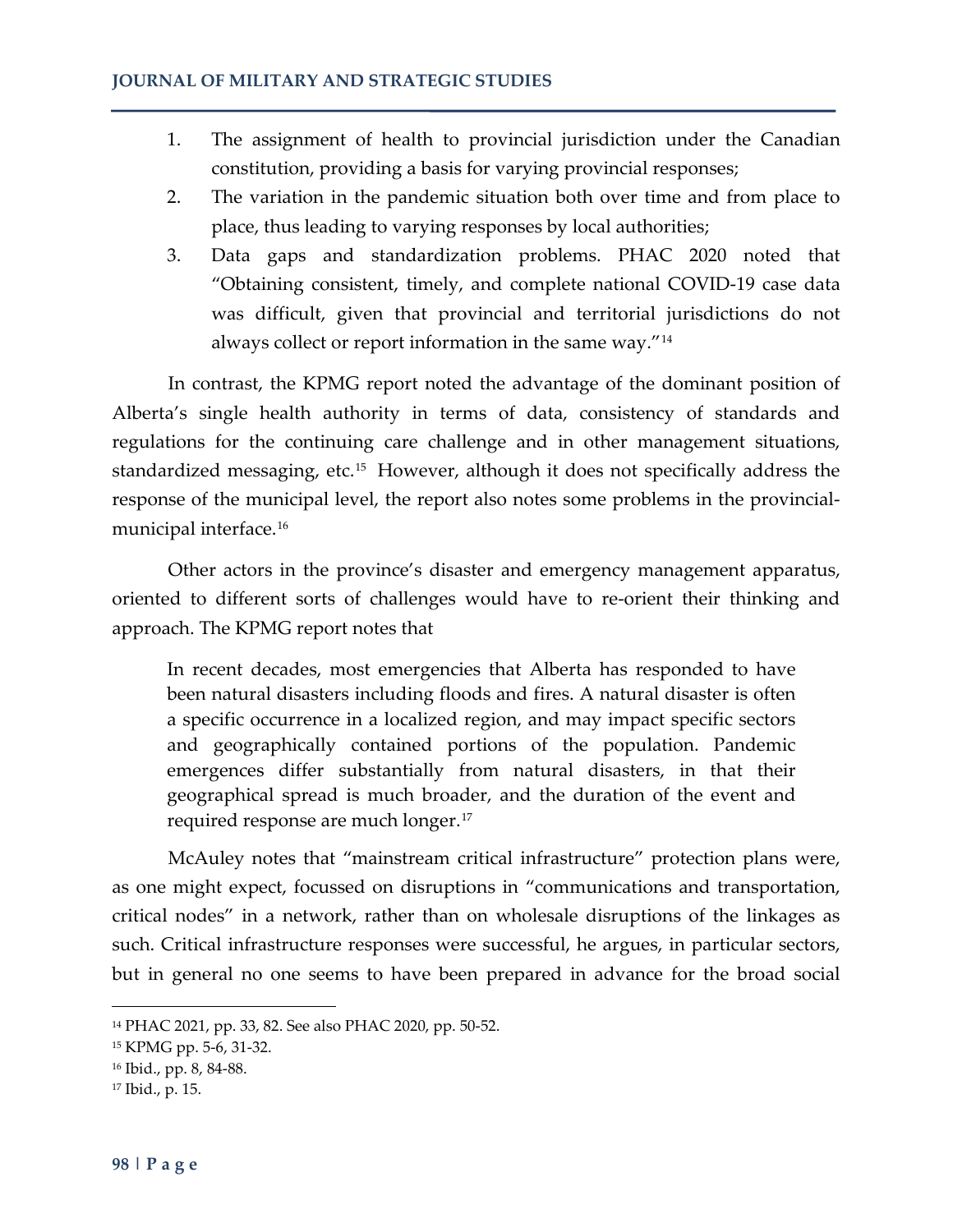disruption created by the pandemic itself and by the initial public health measures – absent a vaccine – taken in response to it. The specific knowledge advantages of the public health agencies were themselves also crucially limited. He argues that various possible public health measures were drawn upon to model forecasts to guide decisionmaking, but the question of their broader implications – including, one might suggest, public receptivity – were "outside the boundaries" of those models. Government responses thus had to adapt on the fly, both as the situation and knowledge changed, and as public consequences and acceptance varied.

An additional institutional factor pointed to by Bratt, is the political relationship between the government of Alberta and the healthcare sector, particularly Alberta Health Services, its doctors and nurses. Expenditures in the health sector, a major element in the province's budgeting, have long been a sensitive issue. In the face of periodic declines in petroleum-related revenues since the 1990s, the government has characteristically responded with budget cuts and reorganizations, and an antagonistic relationship with doctors and nurses has been a steady feature. The combination of the most recent price collapse and the pandemic made the government's usual combative approach particularly difficult. Threats that the sector would be overwhelmed by the pandemic were met in part by increasing capacity in intensive care units and through equipment purchases, but also by shifting resources (for example, postponing nonessential surgeries), but as Bratt notes, the government initially continued to pursue a hard line in its dispute with doctors. It ultimately backed down and the Health Minister was reassigned. Government responses to the pandemic typically faced strong criticisms from healthcare professionals.

Communications were also an important part of the institutional response. PHAC 2020 noted several challenges: "Vast amount and varying quality of information," "Local context of a global pandemic," "COVID-19 outbreaks across Canada have had different effects on different populations. [18](#page-6-0) Effective public health measures seek to recognize and target these local contexts and regional differences. In turn, information needs to be tailored and locally contextualized, while at the same time balanced with consistent key messaging being shared across the country: rapidly evolving public health science; and an environment of uncertainty and fear. PHAC

<span id="page-6-0"></span><sup>18</sup> PHAC 2020, p. 16.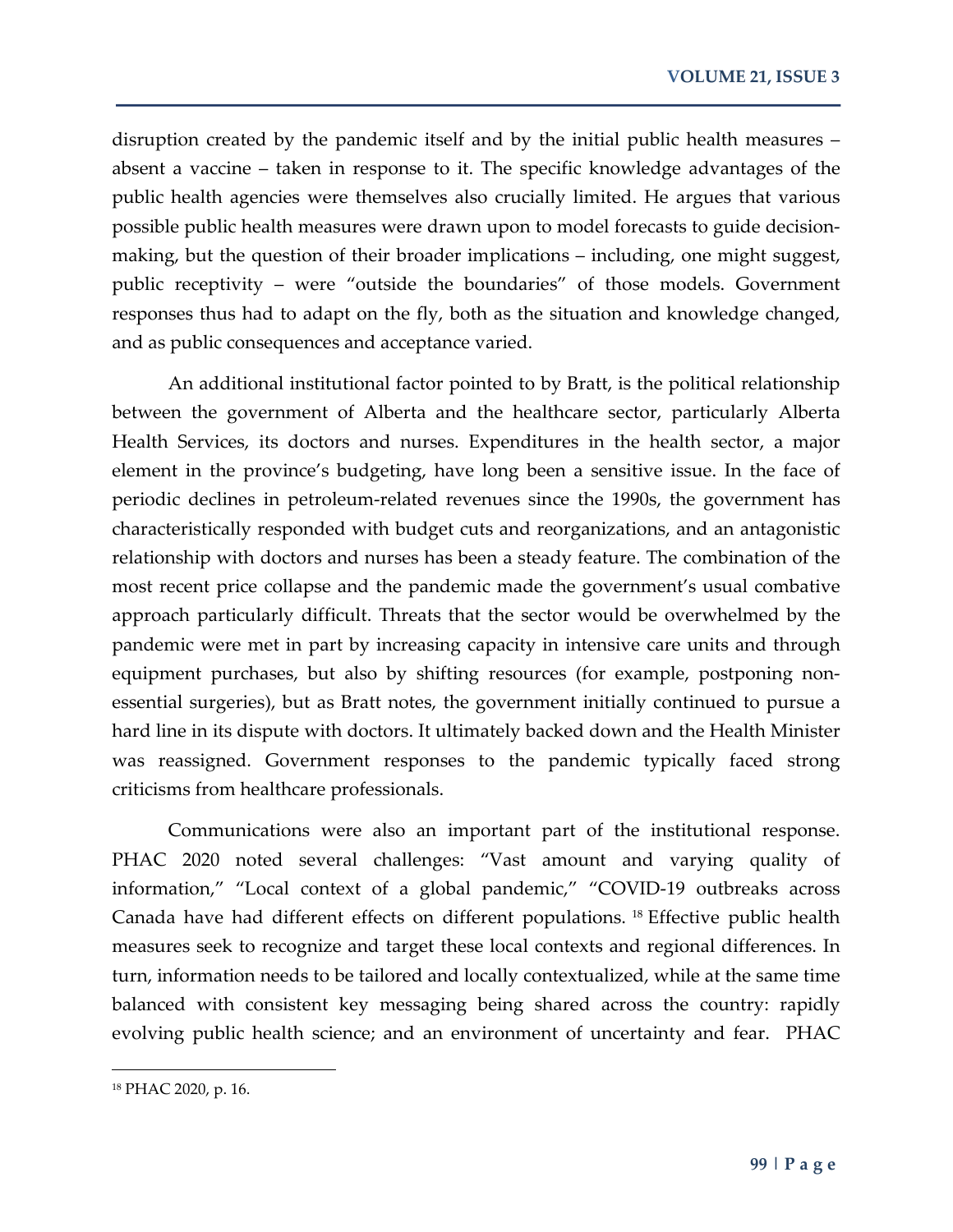2021 noted problems arising from the need for coherent, consistent and transparent messaging and risk communication, incorporation of evolving knowledge, and the need to fit communications to differing targets. It noted the use of social media to communicate, but also multiple and competing messages. "This caused an infodemic, an overabundance of information, both online and offline," which may have undermined efforts. There was also the need to counter misinformation and disinformation. [19](#page-7-0) The KPMG report noted the wide variety of communication mechanisms used, but found the communications plan "not fit for purpose."[20](#page-7-1) It noted, among other things, difficulties in the provincial-municipal interface – "Municipalities engaged in this Review reported a lack of engagement as active partners in the response to the first wave" – and recommended "Work closely and collaboratively with municipalities to communicate and implement pandemic response measures… The implementation of provincial measures could be more effective, efficient and better aligned through closer collaboration and increased two-way communication."<sup>[21](#page-7-2)</sup>

Measures to try to mitigate the economic effects of public health measures were a final element of both the provincial and the federal responses . Aside from somewhat looser restrictions, especially after the first wave, and given differences among all provinces, Alberta had a broader definition of "essential services," which reduced some aspects of the economic impact.<sup>[22](#page-7-3)</sup>

## **Challenge and Response: Policies, Politics and Decision-Making**

McAuley notes a variety of challenges facing decision-makers, and especially in terms of his *cynefin* framework.<sup>[23](#page-7-4)</sup> The problem, both in understanding and in practical management, is to move from an initial situation that is, at an extreme, chaotic, through complexity and complication and finally to simplicity, the final stage being one where things presumably are both well-understood and, one hopes, manageable as well

<span id="page-7-0"></span><sup>19</sup> PHAC 2021, pp. 34-35.

<span id="page-7-1"></span><sup>&</sup>lt;sup>20</sup> KPMG, pp. 80, 83. On the subject of provincial-municipal communications, see pp. 84-85, 88.

<span id="page-7-2"></span><sup>21</sup> KPMG, quoted p. 8; see also pp. 84-85, 88.

<span id="page-7-3"></span><sup>22</sup> KPMG, pp. 62, 63.

<span id="page-7-4"></span><sup>23</sup> For some of these see also, e.g., the final chapters of Lawrence Freedman, *Strategy: A History* (Oxford: Oxford University Press, 2013).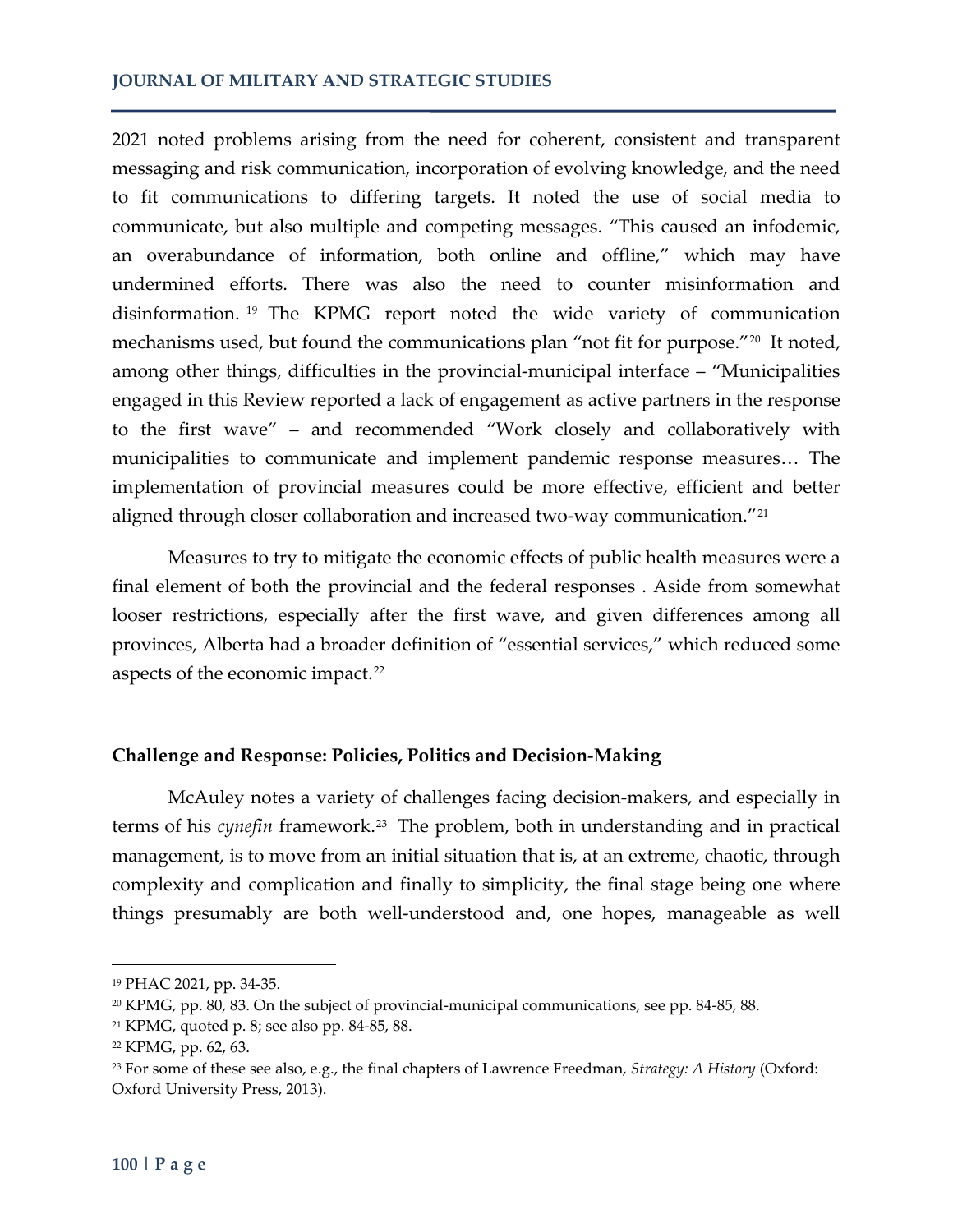(though sound understanding is not a guarantee of an ability to manage). In the case of the COVID-19 pandemic, the initial period seems reasonably characterized as complex, if not chaotic, as a new virus of unknown and frightening characteristics was first encountered and as policy-makers struggled both to understand and grapple with it. This is attested to by the very rapid and high initial deaths as the virus first struck especially among highly-vulnerable populations (in care facilities and in populations with certain co-morbidities). Given the lack of effective treatments other than ventilators, responses initially turned to social measures, travel bans, and personal protective equipment, but with both problems implementing and disagreements concerning these measures. As time passed, increased knowledge, growing availability of treatments, continued resort to social measures and especially the development of vaccines have shifted both the nature of the problem and the available repertoire of responses. Yet at the same time, the continued mutation of the virus has also altered the situation faced.

Bratt argues the importance of ideology, particularly in the case of the Premier, Jason Kenney, in affecting the course of the government's response to the pandemic. Under conditions especially of changing knowledge and uncertainty, underlying dispositions will play an important role in selecting and implementing responses. As well, the tension within the United Conservative Party over the pandemic responses would play an important role, as documented by Bratt. For example, shifting to businesses the role of requiring vaccinations might be consistent with an emphasis on preserving choice, but would also, at least technically, dodge the bullet of a contentious government vaccine mandate. Other factors may also come into play.In the face of *uncertainty and fear*, any government will be tempted to try to project an appearance of optimism and control. This could lead it to create hostages to fortune, such as the *Open for Summer* policy. If even good choices are subject to bad luck, bad choices may be even more so.

The government's responses should be framed not only in terms of the pandemic itself and opposition to its policies but as well in a larger political context. The UCP entered power in 2019 determined to roll back aspects of the previous New Democratic Party government's actions, to launch a stronger defence of the petroleum sector in the province, to restore provincial finances, and to show its responsiveness to forces within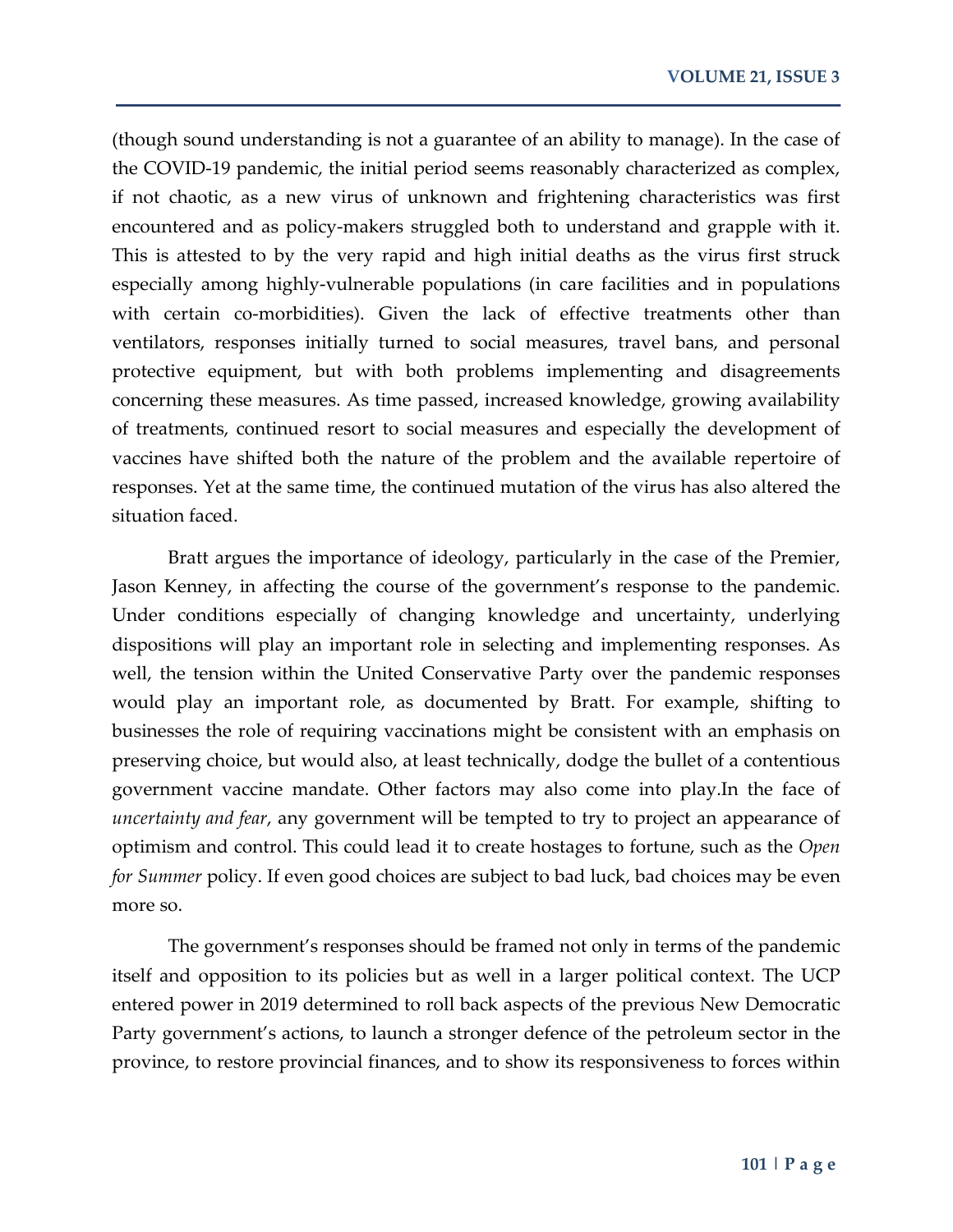the province dissatisfied with the existing situation regarding the province's relations with the federal government. In power for less than a year and still dealing with the effects of the collapse of oil prices, it is no surprise that the initial period of the pandemic would find the government of Alberta pursuing measures to revive the province's economy and repair the state of the province's finances. That it would try to attract investment and control government spending would be perfectly in line with the approach of previous conservative provincial governments in similar circumstances. That healthcare would be a significant target, being one of the largest components of the provincial budget, is also no surprise: its importance in spending had made it a natural and a recurring target for such exercises in the past. As the pandemic developed in Alberta, finally, it is not a surprise that the government's response would reflect both the broad conservative orientation of the governing party and its internal tensions as well as the strength of outside dissatisfaction.

But by the final months of 2019 – that is, *before* the pandemic hit – the Alberta premier and his party were already facing political difficulties. Budget cuts and other problems had already cut his approval rating from his post-election high of well over 50 percent to the point where he was the third least popular premier in Canada, at 40 percent.[24](#page-9-0) On the broader government agenda, a later Leger poll suggested that it was vulnerable on a wide variety of issues. Its "poor" ratings were as follows on seven of the most prevalent issues:

- 1. reconciliation with Indigenous peoples (62 percent);
- 2. addressing climate change (68 percent);
- 3. growing the economy (74 percent);
- 4. diversifying the economy (72 percent);
- 5. handling the pandemic (81 percent);
- 6. dealing with social issues (77 percent);
- 7. working with the federal government to advance Alberta's interests (78 percent).[25](#page-9-1)

<span id="page-9-0"></span><sup>&</sup>lt;sup>24</sup> Stuart Thompson, "Jason Kenney's approval rating plummets in the wake of Alberta budget cuts." *National Post*, 12 December 2019.

<span id="page-9-1"></span><sup>25</sup> Don Braid, "Braid: Some hope for UCP in poll despite harsh disapproval of performance." *Calgary Herald*, 15 December 2021.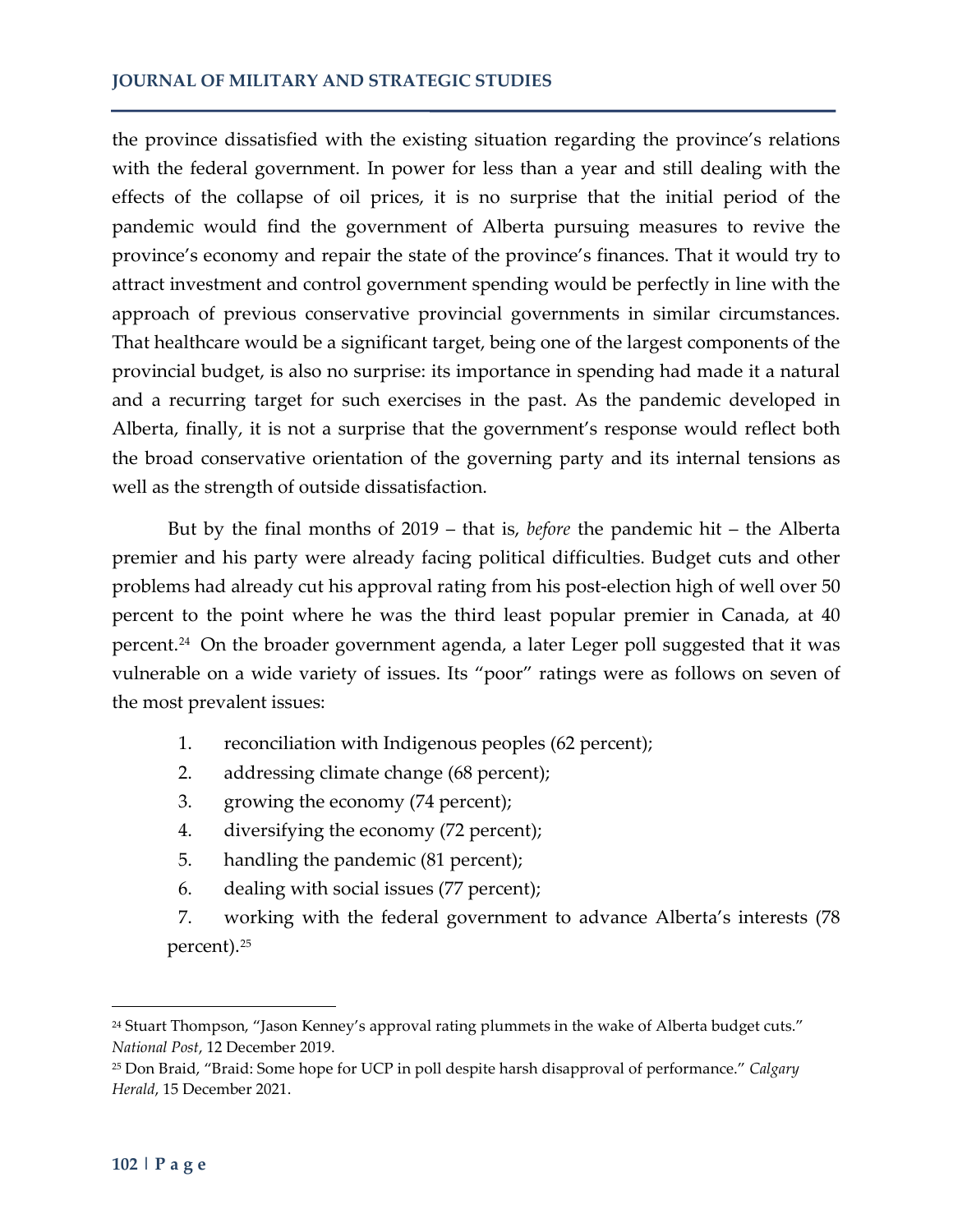In some cases, respondents might have wanted more aggressive actions (for example, against the federal government), but in others, they might have found the province's positions insufficiently in step with the times. However the numbers are interpreted, they suggest that the Alberta government's usual playbook was no longer strongly resonating with its public.

In regard to the pandemic, the UCP government and the Premier have had to juggle at least three medical and political balls simultaneously: handling the effects of the pandemic on the health of Albertans and on the healthcare system; trying to balance those effects against the social and economic disruptions of effective public health measures; and trying to fend off attacks from both opponents and proponents of stronger measures. A strong vaccination uptake would help greatly to mitigate the problems posed by all of these, but the province has been reluctant at least visibly to force vaccination on reluctant Albertans (other provinces have also wrestled with the problem of encouraging vaccinations). And behind this is the fourth ball: an NDP which has led the UCP in the polls, in fundraising and in the popularity of its leader consistently, if to varying degrees, for months.[26](#page-10-0) Bratt notes that levels of NDP support in Calgary rose substantially between April 2019 and April 2021, topping the UCP in the latter poll, while Edmonton has long been an NDP base. There is still time before the next election for the party and the premier to recover, particularly if the petroleum sector does well. However, there is also the possibility of a catch-22 at least in the pandemic situation, and especially if omicron is not the final word: in a first-past-thepost system, alienating its right risks vote-splitting of the sort that allowed an NDP victory in 2015; on the other hand, trying to repair relations on its right could still leave it vulnerable to the NDP – unless good news (such as in the petroleum sector) is sufficiently good in the months to come.

#### **Challenge and Response: The Party and the Public**

<span id="page-10-0"></span><sup>&</sup>lt;sup>26</sup> "Kenney's UCP bleeding support to Notley's NDP as Opposition support nears 40%, poll suggests." *CBC*, 18 March 2021, https[: www.cbc.ca/news/canada/calgary/alberta-poll-notley-kenney-ucp-ndp](http://www.cbc.ca/news/canada/calgary/alberta-poll-notley-kenney-ucp-ndp-common-1.5954876)[common-1.5954876.](http://www.cbc.ca/news/canada/calgary/alberta-poll-notley-kenney-ucp-ndp-common-1.5954876) Adam Lachacz, "'These numbers are shocking': Alberta NDP doubles UCP in 2021 Q2 fundraising." *CTV News*, 29 July 2021[, https://edmonton.ctvnews.ca/these-numbers-are-shocking](https://edmonton.ctvnews.ca/these-numbers-are-shocking-alberta-ndp-doubles-ucp-in-2021-q2-fundraising-1.5528900)[alberta-ndp-doubles-ucp-in-2021-q2-fundraising-1.5528900.](https://edmonton.ctvnews.ca/these-numbers-are-shocking-alberta-ndp-doubles-ucp-in-2021-q2-fundraising-1.5528900)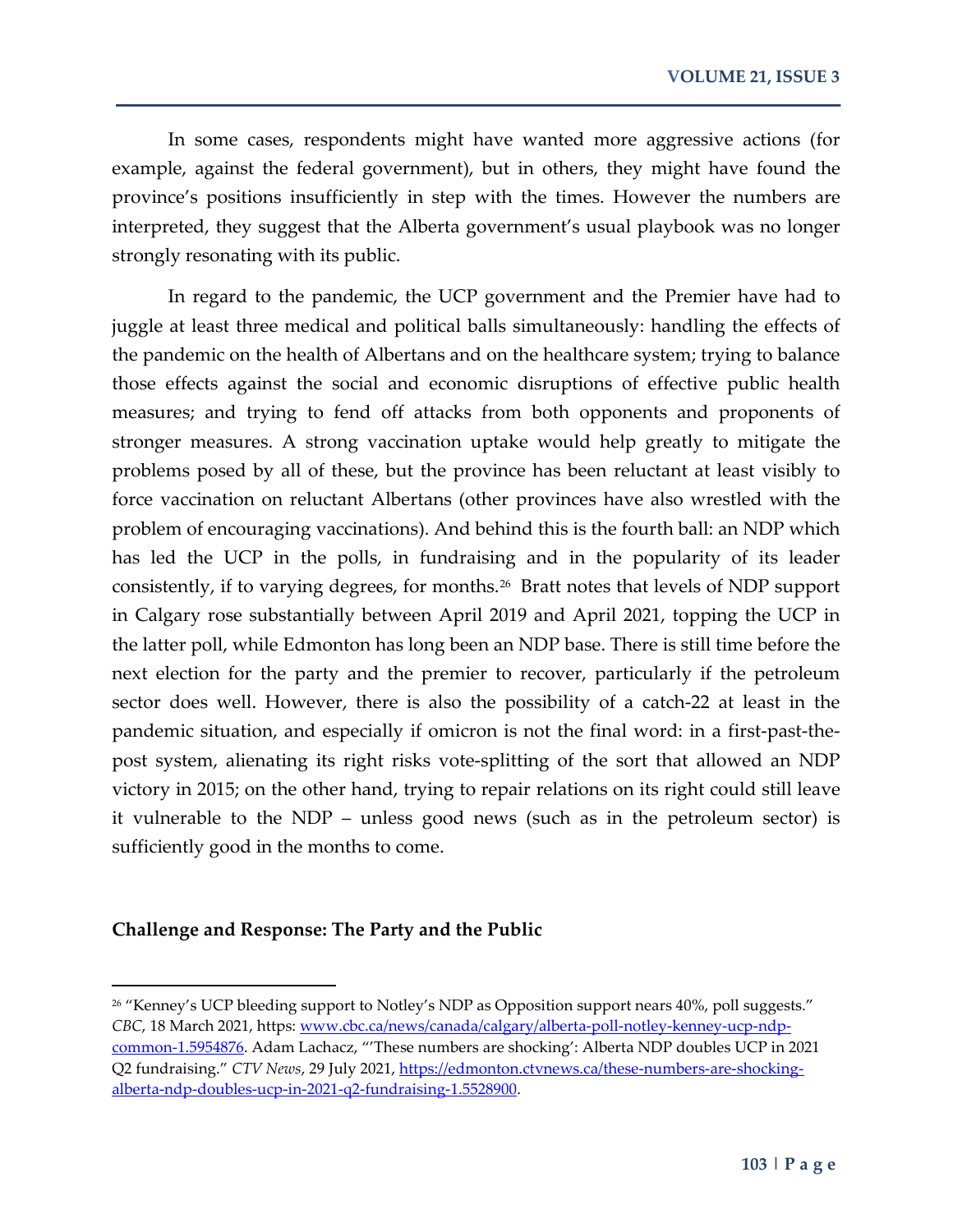Bratt notes the tensions within the UCP, some antedating the pandemic and some more directly linked to the government's responses. The rural base of the party, where the Wild Rose element is stronger, is further to the right and likely to be unwelcoming to restrictions. If the effects of the pandemic are later, and less visible, in rural areas, then it is understandable that it might see restrictions as too strong. In contrast, the party in large urban centres, suggests Bratt, is more towards the centre politically. While influenced by economic concerns over restrictions, it is also more vulnerable, especially in Calgary, to the effects of the earlier appearance of the pandemic and its consequences – swift, visible and significantly fatal. Thus, stronger measures, more quickly taken, would find more favour.

A significant split also developed in the public, though the initial measures may have been accepted. Bratt notes that the government backed off its initial, strong measures. That did not solve its political problems, however: as the third wave developed, Don Braid, a *Calgary Herald* columnist, reported that 45 percent of Albertans thought existing COVID-19 restrictions went too far while 42 percent thought they did not go far enough – and 75 percent thought the Premier was doing a bad job of managing the pandemic.<sup>[27](#page-11-0)</sup> While pressures for stronger measures, particularly with respect to vaccinations, have developed, optimistic decisions to relax restrictions (especially for holidays) might nonetheless find some favourable response among a population hoping things are improving, even as they face criticisms from healthcare professionals. Further, McAuley argues, a focus centred above all on public health has been displaced by a *citizen/rights* focus. This would affect the ability and willingness of the government to push harder.

As the pandemic developed, there was more time for resistance to the provincial government's efforts to develop. Yet although that resistance would share some characteristics with outbursts elsewhere, it would seem fair to suggest at least at first glance that it has not been on the scale or with the virulence seen elsewhere (one would also, of course, wish to compare both enforcement measures and the degree of compliance). On a national level, one might explain this by a standard, even stereotyped, appeal to a supposed greater trust in Canadian authorities and institutions

<span id="page-11-0"></span><sup>27</sup> Don Braid, "Braid: Premier Kenney's COVID confusions are catching up with him." *Calgary Herald*, 13 April 2021.